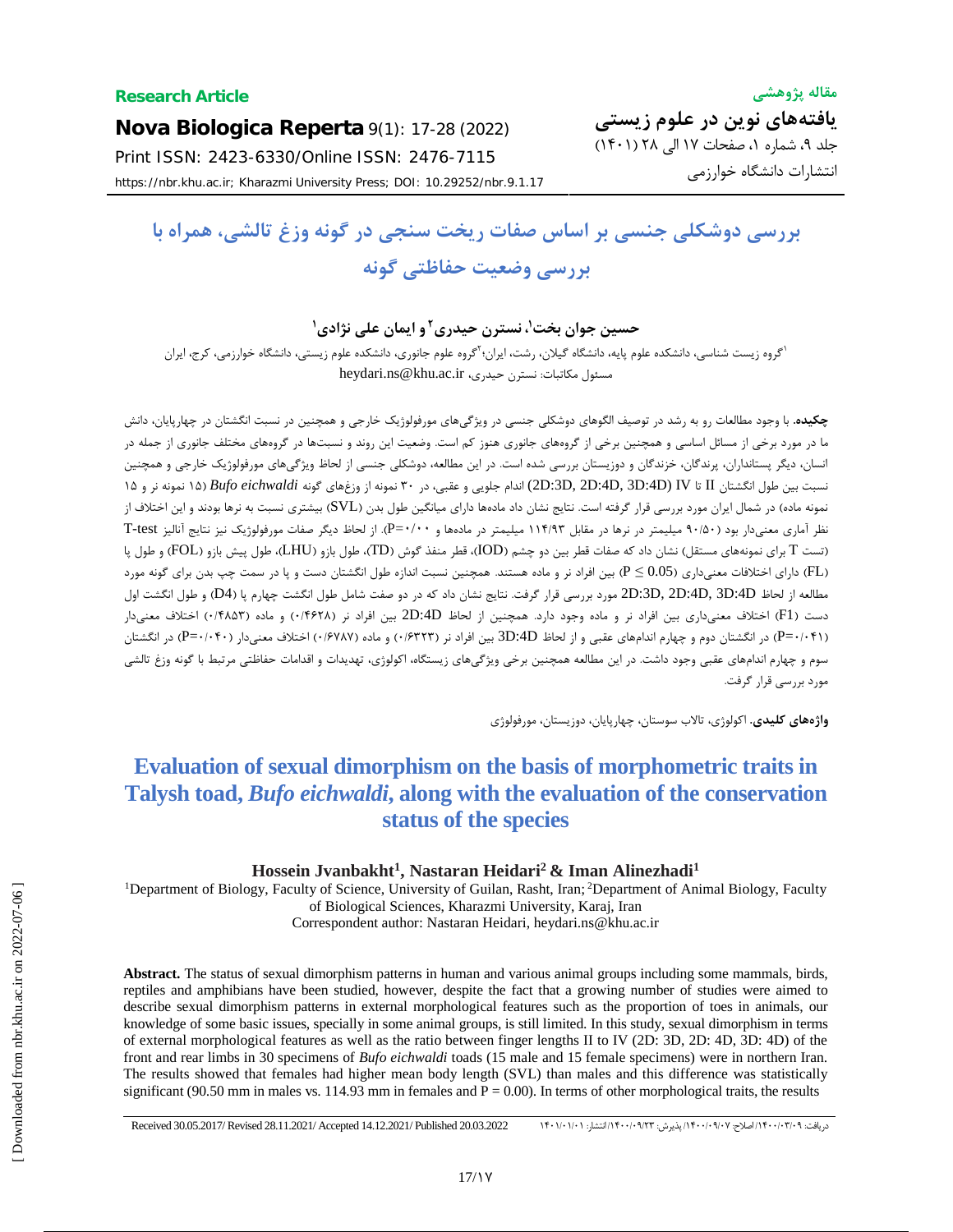of T-test analysis (T test for independent samples) showed that the traits of diameter between two eyes (IOD), tympanum diameter (TD), length of the humerus (LHU), forearm length (FOL) and foot length (FL) had significant differences ( $P \le 0.05$ ) between males and females. Also, the ratio of the size of the length of the fingers and toes on the left side of the body was examined in the species studied in terms of 2D:3D, 2D:4D, 3D:4D. The results showed that males and females were significantly different in two traits including  $4<sup>th</sup>$  toe length (D4) and  $1<sup>st</sup>$  finger length (F1). In addition, in terms of 2D:4D between males  $(0.4628)$  and females  $(0.4853)$  significant difference  $(P = 0.041)$  in the second and fourth toes of the hind limbs and in terms of 3D:4D between males (0.6233) and females (0.6787), there was a significant difference  $(P= 0.040)$  in the third and fourth fingers of the hind limbs. In this study, some habitat characteristics, ecology, threats and conservation measures related to Talysh toad species were also investigated.

**Key words.** amphibian, ecology, morphology, Sustan wetland, tetrapod

معنیدار بوده است (0.05≥P(. با این حال، هنوز انبوه مطالعات صورت گرفته در این زمینه نتوانستهاند این الگوها را در دودمان مختلف چهارپایان تأیید کنند. نسبت بین طول جفت انگشتان (که به آن نسبت انگشتان گفته میشود، براي مثال نسبت بین انگشت دوم به چهارم) به اثرات افتراقی تغییرات غلظت استروئیدها در زمان قبل از تولد در طی مراحل جنینی بستگی دارد ( ;Manning et al. 1998 2002 Manning(. محققان نشان دادند که نرهاي برخی از گونههاي مارمولک در ایگواناها نسبت انگشتان بزرگتري از لحاظ D:4D2 نسبت به مادهها دارند ( & Gomes 2011 ,Kohlsdorf(. با این حال، در برخی گونههاي دیگر، از جمله در گونههاي *humilis Anolis* و *Trachylepis planifron* نسبتهاي انگشتان در مادهها نسبت به نرها بزرگتر است (2006 .,al et Rubolini(. همچنین، مواردي نیز وجود دارد (گونه *carolinensis Anolis* (که هیچ تفاوت بین جنسی از لحاظ نسبت انگشتان مشاهده نشده است ( & Direnzo .(Stinosky 2012

**نسبت طول انگشتان در دوزیستان: مرور کلی بر وضعیت مطالعات صورت گرفته**

دوزیستان از نظر الگوهاي نسبت طول انگشتان کمتر از سایر گروههاي چهارپایان مورد مطالعه قرار گرفتهاند. تاکنون نسبت طول انگشتان در حدود 11 گونه از دوزیستان بیدم ( Chang 2008; Germano et al., 2011; Direnzo & Stynoski 2012; Beaty et al., 2016; Lofeu et al., 2017; Rajabi & Javanbakht 2019; Alinezhadi et al., 2020; 2021 .,al et Kaczmarski(، و پنج گونه از دوزیستان دمدار مورد) Kaczmarski et al., 2015; Balogov et al., 2015) مطالعه قرار گرفته است. الگویی که در آن نرها داراي نسبت D:4D2 بهطور قابل توجهی بالاتر از مادهها هستند، براي اندامهاي خلفی در دو گونه از قورباغهها شامل نشان *Oophaga pumilio* و *Leptodactylus podicipinus* داده شده است (2017 .,al et Lofeu; 2008 Chang(. به طور مشابه، در قورباغه *bransfordii Craugastor*، نرها با

با وجود افزایش مطالعات در توصیف الگوهاي موجود در نسبت طول انگشتان در چهارپایان، دانش ما در مورد برخی از مسائل اساسی دلایل و مکانیسم ایجاد این تغییرات در نسبت طول انگشتان هنوز بسیار اندك است. در مهرهداران ابتدایی مانند دوزیستان بدون دم، تعداد انگشتان موجود روي اندامهاي قدامی و همسانی آنها با انگشتان مهرهداران دیگر هنوز بهصورت یکی از مسائل حل نشده باقی مانده است. مطالعه نسبت طول انگشتان دوم به چهارم (D:4D2 (نشان داده که این نسبت با سطح هورمونهاي جنسی در طول رشد ارتباط دارد مطالعاتی تعداد .)Manning et al., 1998; Manning 2002) که روابط بین نسبت انگشتان و ویژگیهاي رفتاري یا جسمی در گونه *sapiens Homo* را بررسی می کند، بهطور پویایی در Ribeiro et al., 2016; Lofeu et al., ) است رشد حال 2020). نوع رابطه الگوي نسبت انگشتان در چهارپایان به طور کلی پذیرفته شده است و نشان میدهد که نسبت D:4D2 در Manning et al., 1998; Ribeiro et ) است راست بیشتر است این .)al., 2016; Lofeu et al., 2017; Lofeu et al., 2020  $Brown$  et al.,  $2002$ ; ) امر نه تنها برای بیشتر پستانداران Leoni et al., 2005; McIntyre et al., 2009; Fuse and 2019 Sawada (بلکه براي بیشتر دوزیستان دمدار نیز صدق میکند (نیوتها در 2017 .,al et Kaczmarski(. الگوي مخالف این حالت در بیشتر ساوروپسیدها (به عنوان مثال Leon et al.,  $2008$ ; ) وجود دارد ( .Leon et al Burley & Foster 2014; Van Damme et al., 2015; 2020 .,al et Kaczmarski(. براي مثال، از لحاظ نسبت اندازه انگشتان دست و پا، دوشکلی جنسی در اندازه طول انگشتان صرفاً در D:4D2 در سمت راست بدن در هر دوي اندامهاي حرکتی جلویی و عقبی در گونه سوسمار لاسرتید انگشت شانه اي (*blanfordi Acanthodactylus* (مشاهده گردیده است (2021 ,Heidari(. بهطوري که، اندازه این صفت در نرها بیشتر از مادهها بوده و این اختلاف نیز از لحاظ آماري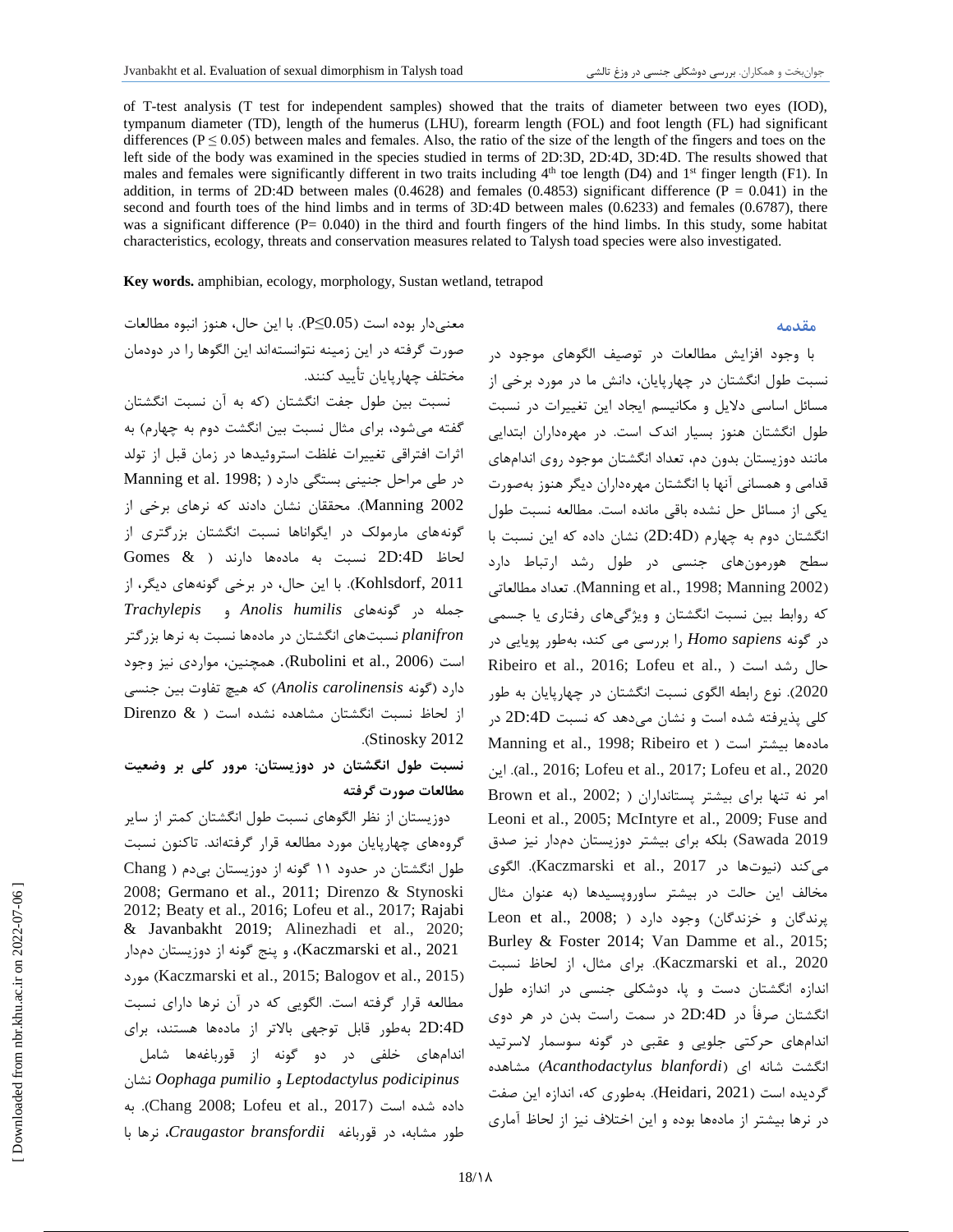نسبت D:4D2 بالاتر از مادهها مشخص میشوند، اما این فقط براي اندامهاي قدامی سمت چپ نشان داده شده است (2012 Stynoski & Direnzo(. از طرف دیگر، در قورباغه *pustulosus Engystomops*، مادهها با نسبت بالاتر D:4D2 از نرها در هر دو سمت راست و چپ اندام قدامی مشخص میشوند، الگویی که از ویژگیهاي پستانداران است (Beaty et al., 2016). چنین ارتباطی در قورباغه مردابی *ridibundus Pelophylax* براي اندام قدامی سمت چپ مشاهده شده است (2019 ,Javanbakht & Rajabi(. با این حال، در این مطالعه فقط سمت چپ بدن مورد بررسی قرار گرفته بود (2019 Javanbakht & Rajabi(. الگوهایی شامل نسبت بالاتر انگشت دوم به چهارم در مادهها نیز براي اندامهاي خلفی در Salamandridae به طور خاص در *Lissotriton* ،*Lissotriton vulgaris* گونههاي *montandoni* و *alpestris Ichthyosaura* مورد بررسی قرار گرفته است. در مورد آخر از این سه گونه، این الگو علاوه بر این، براي اندامهاي قدامی نیز ثبت شده است ( Kaczmarski 2015 .,al et(. با این حال، در دو گونه دیگر از دوزیستان دمدار، *cristatus Triturus* و سمندر آتشین *Salamandra salamandra*، هیچ اختلاف جنسی در نسبتهاي طول انگشتان اندامهاي جلویی و عقبی مشاهده نشده است در .)Kaczmarski et al., 2015; Balogov et al., 2015) مطالعهاي که بر روي گونه *bufo Bufo* صورت گرفته، نشان دادند که نسبت D:3D2 در سمت چپ اندامهاي عقبی در مادهها نسبت به نرها کوچکتر است. در حالیکه نسبت D:4D3 در نرها نسبت به ماده کوچکتر بود. در اندامهاي قدامی، نسبت D:3D2 در سمت چپ در مادهها بهطور قابل توجهی از نرها کمتر بود در حالیکه نسبت D:4D2 و D:4D3 در هر دو طرف بدن، بهطور قابل توجهی در نرها نسبت به مادهها کمتر بود (Kaczmarski et al., 2021). همچنین نسبت اندازه طول انگشتان دست و پا در سمت چپ بدن براي هر دو گونه *Bufo* 2D:3D, ) لحاظ از *Pelobates syriacus* و *viridis* Alinezhadi et al., ) محققین دیگر توسط) 2D:4D, 3D:4D 2020) مورد بررسی قرار گرفت و نتایج نشان داده است که در هیچ کدام از صفات مورد بررسی در اندامهاي حرکتی جلویی و عقبی، اختلاف معنیداري بین افراد نر و ماده در گونه *Bufo viridis* وجود ندارد، اما از لحاظ D:4D2 بین افراد نر و ماده در گونه *syriacus Pelobates* اختلاف معنیداري (0/040=P (وجود داشته و این نسبت در افراد نر بیشتر از مادهها بوده است. بنابراین، وجود تفاوتهاي معنیدار در این

انگشتان در گونه فوق هماهنگ با این الگوي تغییرات در بیشتر دوزیستان و دیاپسیدها است.

**پراکنش گونههاي جنس** *Bufo* **در ایران**

از میان گونههاي دوزیستان جنس *Bufo*، وزغ پابیلچهاي سوري (*syriacus Pelobates* (در اغلب کشورهاي همسایه شمالی ایران زیست مینماید. در ایران نیز از بندر انزلی، آستارا، بابلسر، اطراف دریاچه قوري تبریز و بندر ترکمن یافت میشود. این گونه در جنگلها، استپها و مناطق نیمه بیابانی در تپهها و درهها زیست مینماید. وزغ سبز معمولی ( *viridis Bufo viridis* (در استانهاي آذربایجان غربی، آذربایجان شرقی و گیلان یافت میشود. گونه وزغ سبز عربی (*viridis Bufo* (تقریبا در تمامی زیستگاههاي آبی مانند جويهاي باغات و مزارع، کانالهاي آبی کشاورزي و رودخانههاي کوچک در استانهاي آذربایجان غربی، کرمانشاه، لرستان، فارس، خوزستان و بوشهر حضور دارد. زیر گونه وزغ سبز کرمانی ( *viridis Bufo kermanensis* (در استانهاي کرمان و هرمزگان حضور دارد. همچنین، زیرگونه تورانی (*turanensis viridis Bufo* (علی رغم پراکنش وسیع و گستردهاي که در نواحی قزاقستان، تاجیکستان، ازبکستان و ترکمنستان دارد، در ایران تاکنون از رشته کوههاي شمال شرقی البرز در استانهاي گلستان و خراسان شمالی گزارش شده است (Yousefi et al., 2013).

وزغ تالشی (*eichwaldi Bubo* (در کشورهاي آذربایجان، مناطق قفقاز و شمال ایران در استانهاي مازندران و گیلان در مناطق مرطوب و سایهدار در نواحی کوهستانی و جنگلی یافت میشود. وزغ مرمري (*stomaticus Bufo* (داراي پراکنش اورینتال بوده و در کشورهاي هند، افغانستان و پاکستان یافت میشود. در ایران نیز در استانهاي شرقی (سیستان و بلوچستان، خراسان جنوبی و رضوي) حضور دارد. وزغ بلوچی ( *Bufo olivaceus* (یکی دیگر از گونههاي اورینتال است که در ایران و پاکستان یافت میشود. در ایران این گونه در استانهاي هرمزگان، کرمان و سیستان و بلوچستان در حواشی اراضی کشاورزي داراي منابع آب يافت مي شود ( .Yousefi et al 2013). وزغ بیگوش معمولی (*surdus surdus Bufo* (در عراق، پاکستان و ایران (نواحی جنوبی استان سیستان و بلوچستان، کرمان، هرمزگان، بوشهر و فارس) یافت شده است. وزغ کویري (*kavirensis Bufo* (نیز، در کشورهاي ارمنستان، آذربایجان، عراق، قزاقستان، ترکیه و ایران یافت میشود. در نهایت، گونه وزغ سبز خراسانی (Bufo oblonga)، در ترکمستان و ایران (خراسان<br>شمالی)، در نواحی خشک و در شیبهای متغیر کوهستانی .(Yousefi et al., 2013) دارد حضور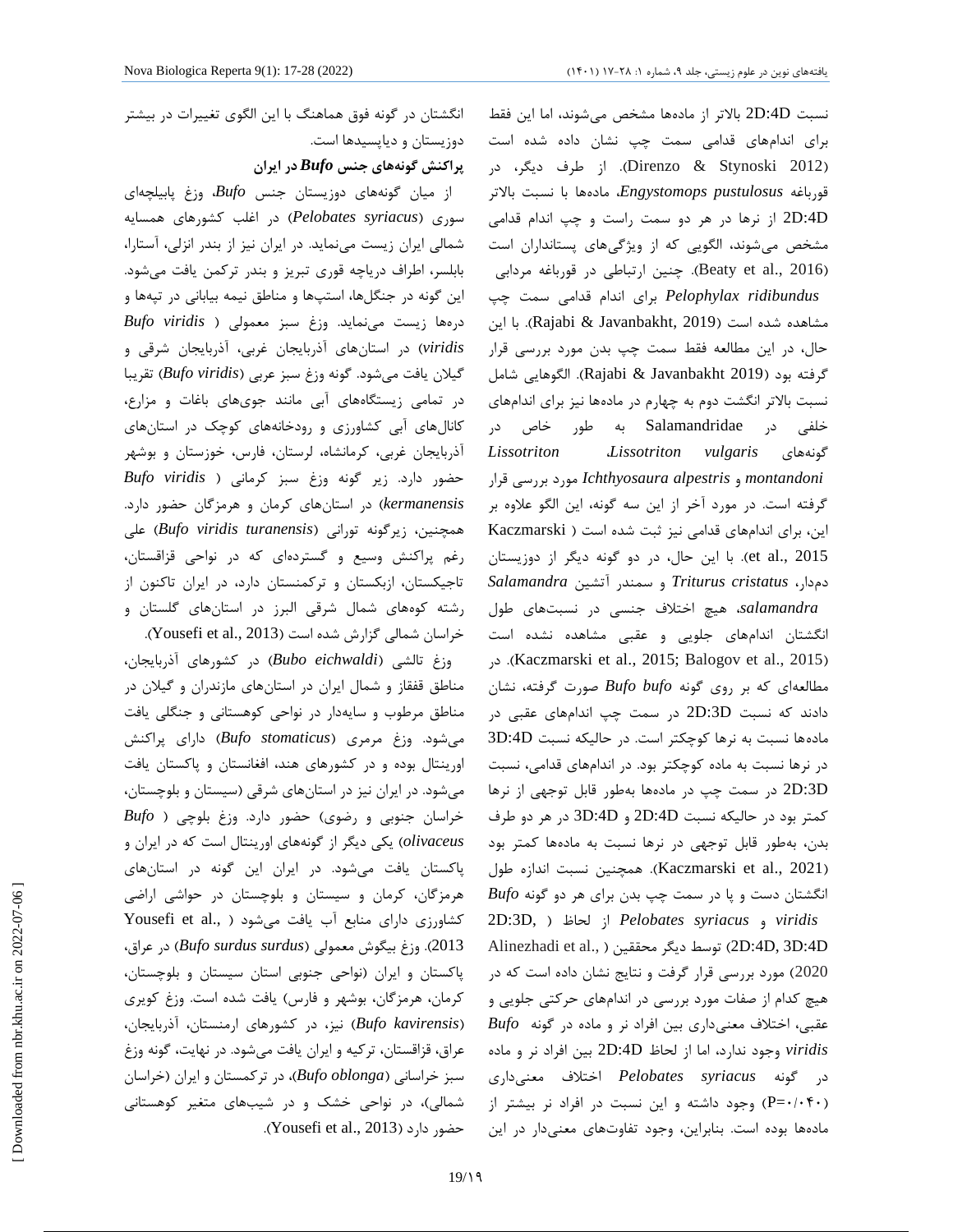وزغ تالشی (*eichwaldi Bufo* (هم اکنون با تهدیدهاي فراوانی از جمله تلف شدن در اثر ترافیک جادهاي در فصل تولید مثل و زادآوري روبرو است. پراکنش این گونه محدود به جنگلهاي هیرکانی، جنوب شرق آذربایجان و شمال ایران و تا ارتفاع ۷۸۰۰ متر از سطح دریا است ( .Litvinchuk et al 2008). هدف از مطالعه حاضر بررسی دوشکلی جنسی بر اساس صفات ریخت شناسی خارجی در گونه وزغ تالشی ( *Bufo eichwaldi* (است. در ابتدا فرض ما بر این است که اختلاف **نتایج** جنسی در ویژگیهاي مورفولوژیکی خارجی و نسبت انگشتان در این گونه وجود دارد اما هیچ پیش بینی خاصی در مورد الگوي جنسیتی آن (اینکه در نرها بالاتر از مادهها باشد و یا برعکس) صورت نگرفته است. همچنین در این مطالعه وضعیت حفاظتی و تهدیدات پیش روي این گونه مورد بررسی قرار گرفته است.

#### **مواد و روشها**

نمونهبرداري از وزغهاي مورد مطالعه در اواخر فصل زمستان طی بهمن و اسفند 1397 و به صورت بصري با کمک چراغ قوه دستی در بین ساعت 9 تا 11 شب صورت گرفت. در این مطالعه 30 نمونه از وزغهاي گونه *eichwaldi Bufo*) 15 نمونه نر و 15 نمونه ماده) مورد بررسی قرار گرفت. نمونهها از محدوده تالاب سوستان (S39; E413412; N4115396 (در نزدیکی روستاي سوستان، در پنج کیلومتري جنوب شرقی لاهیجان و 49 کیلومتري جنوب شرقی رشت جمع آوري گردید. تعیین جنسیت افراد نر و ماده با استفاده از وجود سطوح پینه بسته در کف دستهاي نمونهها تعیین گردید. اندازهگیريها در محیط انجام گرفت و نمونهها بعد از اندازهگیري بلافاصله آزاد شدند. در این مطالعه فقط افراد بالغ که در بهمن ماه زمان جفتگیري (آمپلکسوس) گرفته شدند مورد بررسی قرار گرفتند. در این زمان نمونهها غالبا بهصورت جفتی (در حالی که نر روي ماده قرار گرفته و ماده را محکم در بر گرفته است) از کوه روبروي تالاب وارد تالاب می شوند . تعداد 13 صفت موفولوژیکی مطابق با صفات نشان داده شده در شکل 1 (برگرفته از .,al et Tolosa 2014) جهت مطالعه دوشکلی جنسی در نمونههاي مورد مطالعهبررسی شد. در کلیه نمونهها با استفاده از دستگاه کولیس دیجیتال با دقت 0/1 میلیمتر اندازهگیري شد. با توجه به تاکید بر انگشتان دوم الی چهارم در این قبیل مطالعات، صرفا انگشتان شماره II الی IV در سمت چپ بدن جهت انجام آنالیزها مورد استفاده قرار گرفتند. نرمال بودن دادهها با استفاده از تست (0.05<P (Wilk-Shapiro بررسی شد. مقایسه میانگینها و معنیدار بودن تفاوتها با استفاده از آزمون t براي نمونههاي

مستقل و آنالیز واریانس یک طرفه (one-way ANOVA) صورت گرفت. تمامی سطوح معنیدار در سطح 0/05 در نظر گرفته شدند. به منظور بررسی و تعیین اثر اندازه بدن، جنسیت و برهم کنش بین اندازه و جنسیت بر روي اندازه نسبت طول انگشتان D:4D2 از MANOVA چند متغیره به کمک نرم افزار 21 SPSS استفاده شد.

نتیجه آزمون Wilk-Shapiro نشان داد که براي صفات مورد بررسی سطح معنیداري آنها بیشتر از 0/05 بوده و فرضیه صفر مبنی بر نرمال بودن دادهها پذیرفته شد. بنابراین میتوان توزیع دادهها را براي اینصفات با اطمینان بالایی نرمال فرض کرد. اندازه طول بدن در گونه مورد مطالعه در محدوده 8/90-10/30 (90/50±0/461) براي افراد نر و در محدوده 10/00-13/00 در افراد ماده بود که میانگین و انحراف معیار آن برابر (114/93±0/746) بود. در این گونه و بر اساس دادههاي مورد بررسی، مادهها داراي میانگین طول بدن (SVL (بیشتري نسبت به نرها بودند و این اختلاف از نظر آماري معنیدار بود (شکل 2). مقایسه دیگر صفات بررسی شده در بین افراد نر و ماده در جدول 1 ارائه شده است.

در آنالیز تجزیه به مولفههاي اصلی نیز همچنانکه از شکل 3 قابل مشاهده است، افراد نر و ماده جدایی معنیداري با یکدیگر نشان میدهند و در نمودار بدست آمده افراد نر و ماده در فضاي مولفههاي بدست آمده کاملا از همدیگر جدا گشته و مرز قابل تشخیص و متمایزي بین آنها وجود دارد.

مقایسه اندازه برخی صفات در نمونههاي مورد بررسی در این مطالعه با نمونههاي بررسی شده در مطالعات پیشین نیز در جدول 2 ارائه شده است. وزغ تالشی (*eichwaldi Bufo* (که به عنوان بزرگترین گونه دوزیست ایران نیز شناخته شده است، در تمامی صفات مورد بررسی داراي اندازههاي بزرگتري نسبت به سه گونه دیگر بررسی شده را نشان میدهد. همچنانکه از اطلاعات این جدول مشخص است، برخی صفات مورد بررسی ما در نمونههاي بررسی شده درمطالعات پیشین اندازه گیري و ارائه نشده است.

نسبت اندازه طول انگشتان دست و پا در سمت چپ بدن براي گونه مورد مطالعه از لحاظ (D:3D, 2D:4D) نیز مورد بررسی قرار گرفت. نتایج نشان داد که در دو صفت شامل طول انگشت جهارم پا (4D (و طول انگشت اول دست (1F ( اختلاف معنیداري بین افراد نر و ماده وجود دارد. همچنین از لحاظ D:4D2 بین افراد نر (0/4628) و ماده (0/4853) اختلاف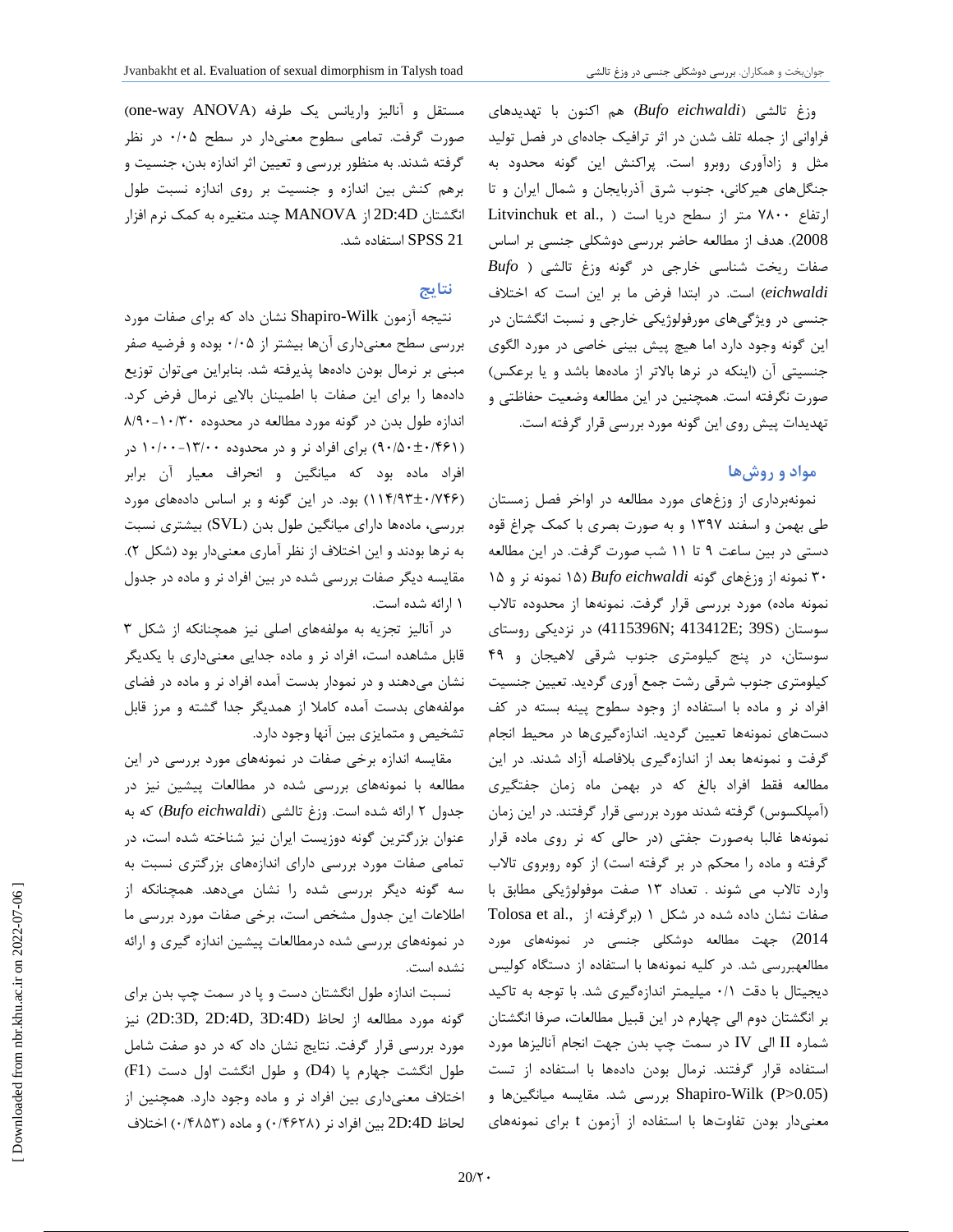

**شکل -1** اندازه گیريهاي ریخت سنجی مورد استفاده براي تجزیه و تحلیل دیمورفیسم جنسی در گونه وزغ تالشی (*eichwaldi Bufo*(. صفات اندازه گیري شده مطابق با شکل ترسیم شده و مورد استفاده توسط Tolosa et al., (2014) شامل: طول بدن (SVL)، طول سر (HW)، قطر بین دو چشم (IOD(، فاصله بین دو منفذ بینی (IND(، قطر چشم (ED(، فاصله بین منفذ بینی تا چشم (END(، قطر منفذ گوش (TD(، طول بازو (LHU(، طول پیش بازو (FOL)، طول ران (THL)، طول ساق پا (TL)، طول پا (FL).

**Figure 1.** Morphometric measurements used for the analysis of sexual dimorphism in *Bufo eichwaldi*. Traits measured according to the figure drawn and used by Tolosa et al., (2014) include: (SVL=snout-vent length; HL= head length; HW= head width; IOD= inter-orbital diameter; IND= inter-nostril distance; ED= eye diameter; END= eye-nostril distance; TD = tympanum diameter; LHU= length of the humerus; FOL= forearm length; THL= thigh length; TL= tibia length; FL= foot length).



**شکل -2** نمودار باکس پلات افراد نر و ماده در گونه مورد بررسی (*eichwaldi Bufo* (از لحاظ ویژگی اندازه بدن.

**Figure 2.** Box plot graph of male and female specimens in examined species (*Bufo eichwaldi*) based on snout-vent length (SVL).

همین ترتیب تفاوت واریانس در نسبت انگشت دوم به چهارم در اندامهاي جلویی و عقبی نسبت به طول پوزه تا انتهاي بدن MONOVAs:  $F = 0.81$ , معنی دار نیست (اندام جلویی) o.g (MONOVAs: F= 0.9, *P*= 0.6 عقبی اندام و *P*= 0.67 بررسی برهمکنش بین اندازه بدن و جنسیت با نسبت انگشت دوم و چهارم نشان میدهد که در هر دو اندام جلویی ( =P و عقبی (0.007  $P = QD(007)$  و عقبی (0.007  $P = QD(002)$  و جنسیت ارتباط وجود دارد (جدول 4).

معنے دار ( ۰/۰٤۱=P) در انگشتان دوم و چهارم اندامهای عقبی و از لحاظ D:4D3 بین افراد نر (٠/٦٣٢٣) و ماده (٠/٦٧٨٧) اختلاف معنیدار (٠/٠٤٠=P (در انگشتان سوم و چهارم اندامهاي عقبی وجود داشت. جزئیات بیشتر این مقادیر در جداول 1 و 3 ارائه شده است. تفاوت واریانس در نسبت انگشت دوم به چهارم در اندامهاي جلویی و عقبی نسبت به جنسیت معنیدار نیست. (اندام جلویی =*P* 3.23,= F :MONOVAs 0.11 و اندام عقبی MONOVAs: F= 2.07, *P*= 0.1.93) به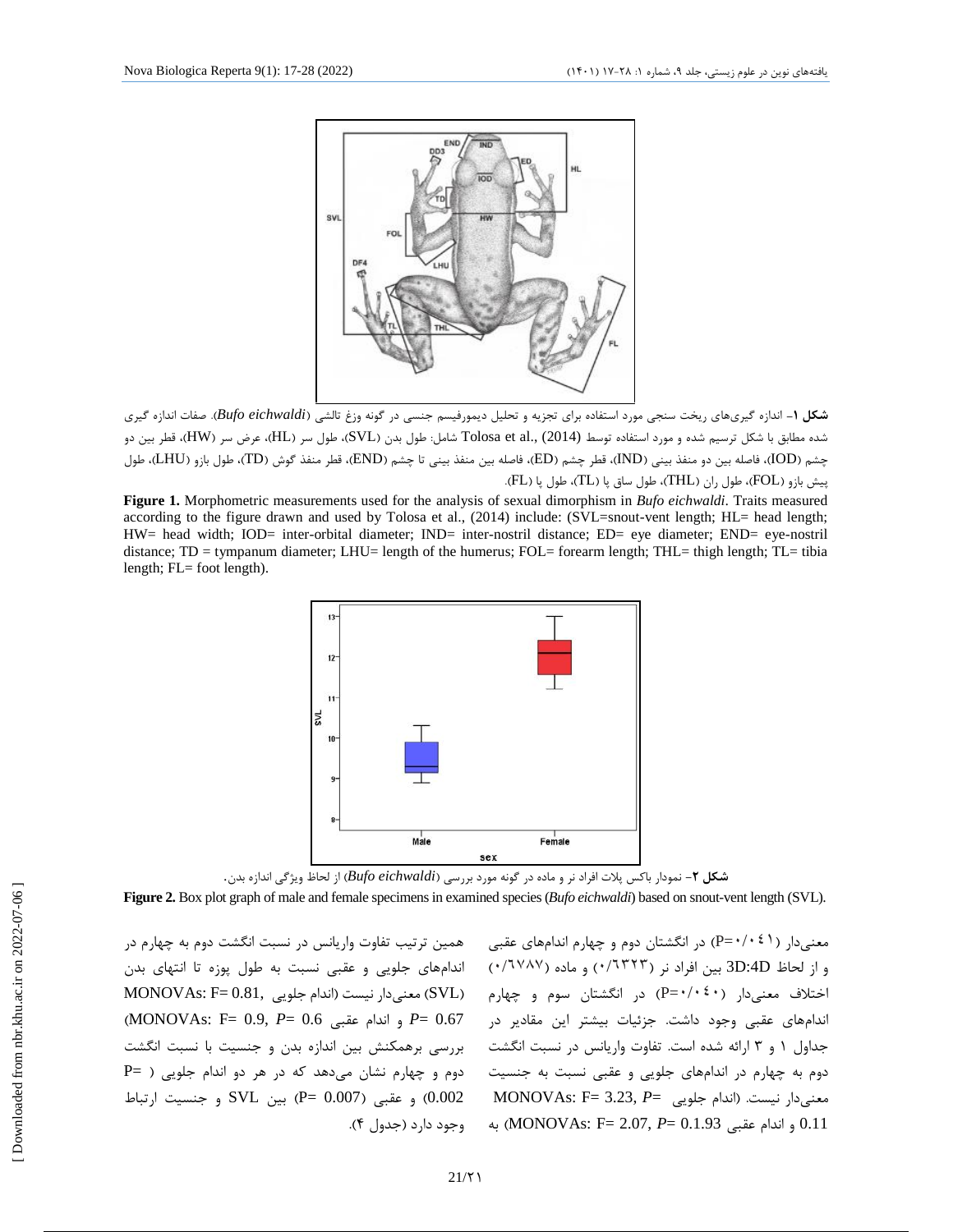**جدول -1** نتایج آنالیز واریانس (ANOVA (براي 13 صفت مورفولوژیکی مورد استفاده در جمعیتهاي نر(15=n (و ماده (15=n (در گونه *Bufo eichwaldi* در ایران. اطلاعات شامل: میانگین، انحراف معیار، حداقل و حداکثر، سطوح معنیدار (0.05≥value-P (و تعداد نمونهها است ( ;male=M .(F=Female

Table 1- Results of analysis of variance (ANOVA) for 13 morphological traits used in male (n = 15) and female (n = 15) populations in *Bufo eichwaldi* in Iran. Information includes: mean, standard deviation, minimum and maximum, significant levels (P-value≤0.05) and number of samples ( $M = Male$ ;  $F = Female$ ).

| <b>Characters</b> | <b>Sex</b>                | N                                     | Range (mm)    | $Mean \pm SD$    | F-value | P-Value      |  |
|-------------------|---------------------------|---------------------------------------|---------------|------------------|---------|--------------|--|
| <b>SVL</b>        | M                         | 15                                    | 80.90-100.30  | $90.50 \pm 0.46$ | 9.57    | 0.00         |  |
|                   | F                         | 15                                    | 100.20-130.0  | 114.93±0.71      |         |              |  |
| HL                | M                         | $\overline{15}$                       | 22.47-31.02   | $27.46 \pm 3.34$ | 0.6     | 0.74         |  |
|                   | F                         | 23.55-32.13<br>15<br>$28.38 \pm 4.58$ |               |                  |         |              |  |
|                   | $\mathbf{M}$              | 15                                    | 30.01-41.02   | $33.59 \pm 2.66$ | 0.05    | 0.82         |  |
| <b>HW</b>         | F                         | 15                                    | 31.94-42.74   | $43.01 \pm 2.35$ |         |              |  |
| <b>IOD</b>        | M                         | 15                                    | 11.6-14.42    | $12.29 \pm 1.01$ | 8.78    | 0.01         |  |
|                   | $\boldsymbol{\mathrm{F}}$ | 15                                    | 14.3-15.94    | $16.03 \pm 1.72$ |         |              |  |
| <b>IND</b>        | M                         | 15                                    | 5.6-9.01      | $6.90 \pm 0.94$  | 0.26    | 0.84         |  |
|                   | ${\bf F}$                 | 15                                    | $7.2 - 11.3$  | $9.49 \pm 0.69$  |         |              |  |
| ED                | M                         | 15                                    | 6.6-10.01     | 7.90±0.94        |         |              |  |
|                   | F                         | 15                                    | $8.2 - 10.3$  | $9.29 \pm 0.69$  | 0.22    | 0.64         |  |
|                   | M                         | 15                                    | $7.6 - 13.6$  | $10.51 \pm 1.41$ |         |              |  |
| <b>END</b>        | $\boldsymbol{\mathrm{F}}$ | 15                                    | $9.5 - 13$    | $10.47 \pm 0.98$ | 0.64    | 0.43         |  |
|                   | M                         | 15                                    | 21.2-30.6     | $24.65 \pm 3.53$ |         |              |  |
| TD                | $\boldsymbol{\mathrm{F}}$ | 15                                    | 18.1-25.3     | $22.63 \pm 1.71$ | 9.19    | 0.01         |  |
|                   | M                         | 15                                    | 18.3-28.7     | 24.37±2.97       |         |              |  |
| LHU               | F                         | 15                                    | 18.40-24.1    | $22.22 \pm 1.23$ | 6.78    | 0.01         |  |
|                   | $\overline{M}$            | $\overline{15}$                       | 27.8-35.6     | $32.17 \pm 2.29$ |         |              |  |
| <b>FOL</b>        | F                         | 15                                    | 30-33.40      | 31.72±0.97       | 9.62    | 0.00         |  |
|                   | M                         | 15                                    | 32.7-45.2     | 41.46±3.34       |         |              |  |
| <b>THL</b>        | F                         | 15                                    | 34.5-52.30    | 48.38±4.58       | 0.10    | 0.76         |  |
|                   | M                         | 15                                    | 28.7-35.2     | $32.46 \pm 3.34$ |         |              |  |
| TL                | F                         | 15                                    | 30.5-38.30    | 34.38±4.58       | 0.30    | 0.71         |  |
|                   | M                         | 15                                    | 63.7-75.3     | $67.75 \pm 2.83$ |         |              |  |
| ${\bf FL}$        | F                         | 15                                    | 68.2-75.6     | $71.89 \pm 1.61$ | 5.06    | 0.05         |  |
|                   | M                         | 15                                    | 8.4-11.8      | $10.67 \pm 0.89$ |         |              |  |
| $\mathbf{D}1$     | F                         | 15                                    | 14.3-17.8     | $16.21 \pm 1.03$ | 0.77    | 0.39         |  |
|                   | $\mathbf{M}$              | 15                                    | $7.2 - 10.6$  | $9.22 \pm 1.04$  |         |              |  |
| D2                | F                         | 15                                    | 11.8-14.8     | 13.27±0.89       | 0.85    | 0.37         |  |
|                   | M                         | 15                                    | $11 - 14.1$   | $12.29 \pm 0.76$ |         |              |  |
| D3                | F                         | 15                                    | 15.8-19.5     | $18.14 \pm 1.13$ | 2.67    | 0.11         |  |
|                   | M                         | 15                                    | $8-9.8$       | $8.83 \pm 0.52$  |         |              |  |
| D <sub>4</sub>    | F                         | 15                                    | $11 - 14$     | $12.40 \pm 0.91$ | 3.69    | 0.06         |  |
|                   | M                         | 15                                    | $6 - 8.8$     | $7.65 \pm 0.94$  |         |              |  |
| F1                | $\boldsymbol{\mathrm{F}}$ | 15                                    | $8-9.8$       | $8.69 \pm 0.57$  | 4.67    | 0.04         |  |
|                   | $\overline{M}$            | $\overline{15}$                       | $12.8 - 17.8$ | $15.17 \pm 1.52$ |         |              |  |
| ${\bf F2}$        | F                         | 15                                    | 13.3-17.01    | $14.81 \pm 1.03$ | 2.92    | $0.10\,$     |  |
|                   | M                         | 15                                    | 17.7-26.7     | $20.69 \pm 2.01$ |         |              |  |
| F3                | F                         | 15                                    | 18.2-26.1     | $20.73 \pm 2.53$ |         | 2.79<br>0.11 |  |
|                   | M                         | $\overline{15}$                       | 28.3-25.3     | 32.77±2.28       |         |              |  |
| F4                | F                         | 15                                    | 27.9-34.6     | $30.53 \pm 1.82$ | 1.23    | 0.28         |  |
|                   | M                         |                                       | 11.5-16.9     | $14.52 \pm 1.63$ |         |              |  |
| F5                | $\boldsymbol{\mathrm{F}}$ | 15<br>15                              | 12.5-16.2     | 13.96±1.22       | 1.36    | 0.25         |  |
|                   |                           |                                       |               |                  |         |              |  |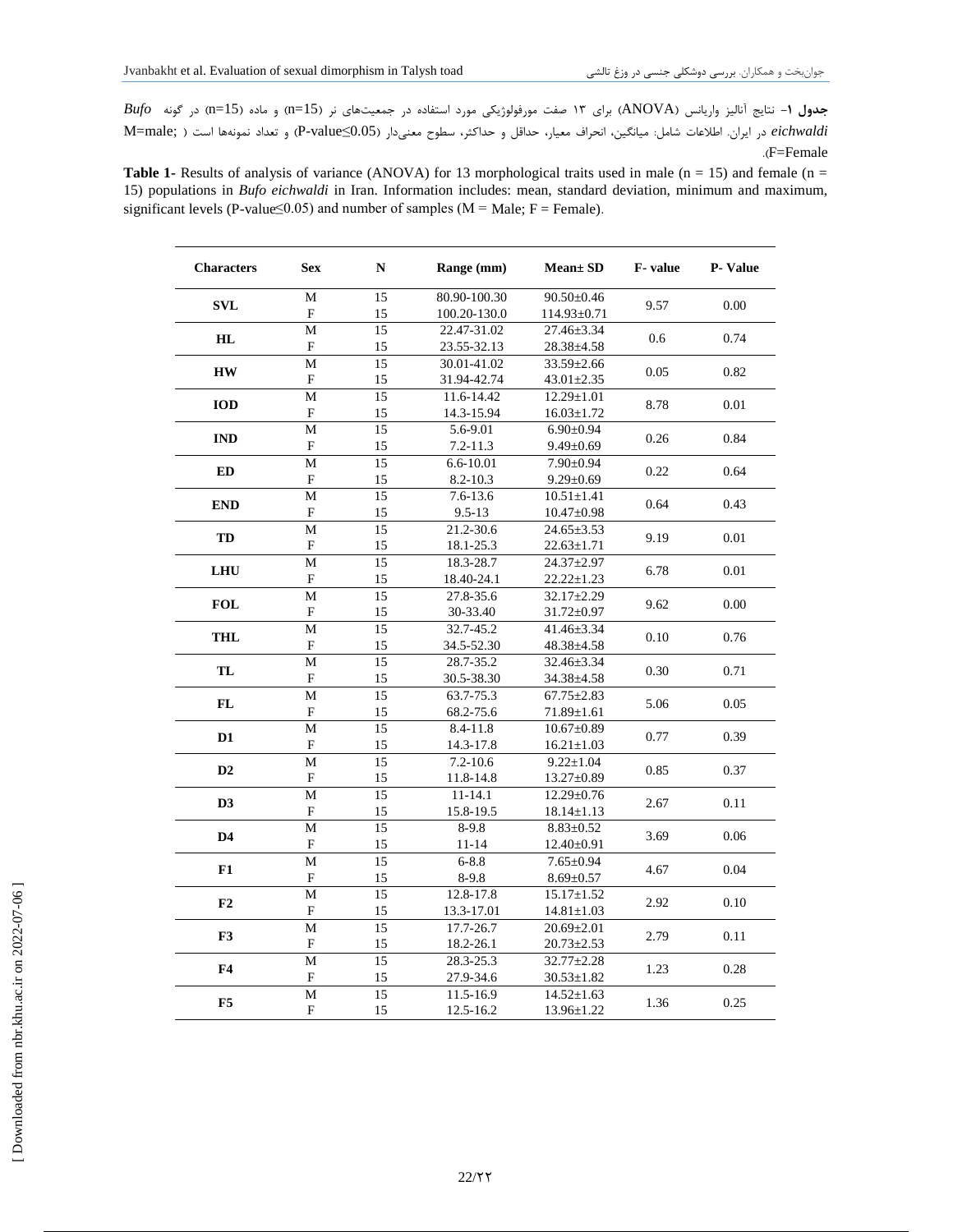

**شکل -3** نمودار مولفه اول در مقابل مولفه دوم در افراد نر و ماده گونه *eichwaldi Bufo* حاصل از آنالیز تجزیه به مولفه اي اصلی (PCA(*.* همچنانکه مشاهده میشود الگوي جدایی قابل توجهی بین افراد نر و ماده مشاهده میشود.

**Figure 3.** Diagram of the first component versus the second component in males and females of the species *Bufo eichwaldi* from the analysis of principal component analysis (PCA). As can be seen, there is a pattern of significant separation between males and females.

**جدول -2** مقایسه برخی صفات مورفولوژیکی در نمونههاي مورد بررسی در این مطالعه با اطلاعات صفات مشابه در مطالعات پیشین در برخی گونههاي دیگر این جنس (اندازهها به میلیمتر).

**Table 2.** Comparison of some morphological traits in the used samples in this study with the information of similar traits in previous studies in some other species of this genus (sizes in millimeters).

| صفات       | B. eichwaldi<br>(This Study) | <i>B. olivaceus</i> (Heidari &<br>Rastegar-Pouyani, 2010) | B. viridis<br>(Mohammadpour<br>Hardani, Dunya 2020) | Pelobates syriacus<br>(Unpublished Data) |
|------------|------------------------------|-----------------------------------------------------------|-----------------------------------------------------|------------------------------------------|
|            | وزغ تالشي                    | وزغ بلوچي                                                 | وزغ سبز                                             | وزغ پابیلچه ای سوری                      |
| <b>SVL</b> | 80.90-130.30                 | 53.2-67.0                                                 | 41.14-86.67                                         | 31.50-96.00                              |
| HL         | 22.47-32.13                  | $13.5 - 21.8$                                             | 12.00-28.00                                         | 10.30-36.50                              |
| <b>HW</b>  | 30.01-42.74                  | 17.4-22.7                                                 | 12.03-28.44                                         | 14.24-25.06                              |
| <b>IOD</b> | 11.6-15.94                   | $3.5 - 5.7$                                               |                                                     | $2.8 - 4.6$                              |
| <b>IND</b> | 5.6-11.30                    | 3.21-6.84                                                 | 2.30-5.71                                           |                                          |
| LHU        | 18.3-28.7                    | 12.4 - 16.81                                              |                                                     |                                          |
| <b>FOL</b> | 27.8-35.6                    | 19.32-24.80                                               |                                                     | 1.25-26.40                               |
| <b>THL</b> | 32.7-52.3                    | 28.20-35.6                                                |                                                     |                                          |
| TL         | 28.7-38.3                    | 21.2-29.0                                                 |                                                     |                                          |
| FL         | 63.7-75.6                    | 49.25-54-55                                               | 18.89-49.75                                         | 37.9-104.80                              |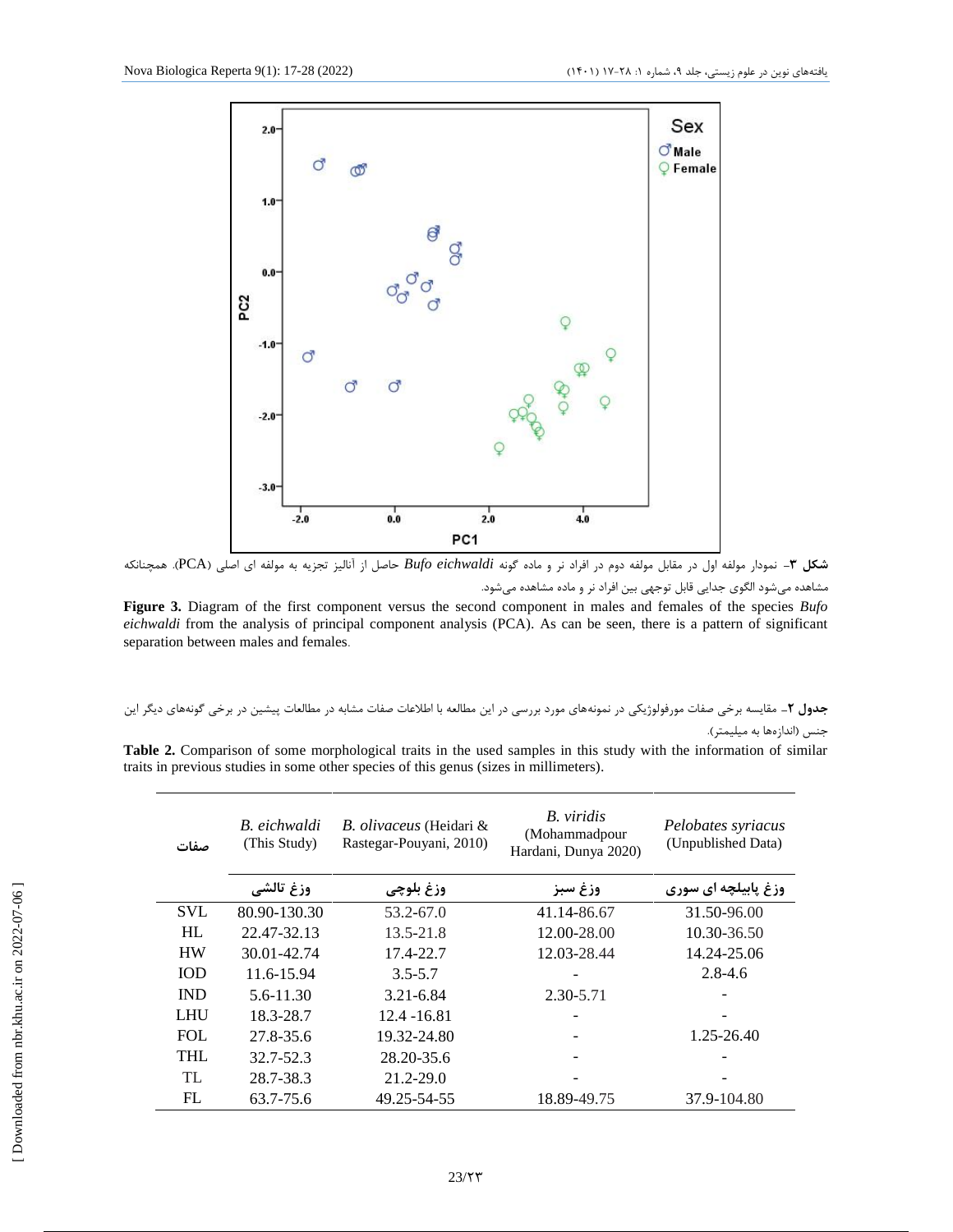**جدول -3** تفاوتهاي جنسی اندامهاي حرکتی جلو و عقب سمت چپ در گونه مورد بررسی. tests-F مربوط به تست Levene و tests-t مربوط به آزمون t. اثر اندازه (d s'Cohen (محاسبه شده براي هر دو جفت صفت مورد بررسی توسط dvar و dmean صورت گرفته است.

**Table 3-** Summary of sex differences in left fore and hind limb in examined species. F-tests refer to the Levene's test for the equality of variances, whereas the t-tests refer to sex differences. Effect sizes (Cohen's d) are calculated for each of these two tests (dvar and dmean, respectively).

|                | <b>Measure</b> | Males $(N=15)$ | <b>Females</b><br>$(N=15)$ | F                | $\mathbf{d}$ var | t        | D     | $\mathbf d$ mean |  |  |  |  |
|----------------|----------------|----------------|----------------------------|------------------|------------------|----------|-------|------------------|--|--|--|--|
|                |                | Forelimb       |                            |                  |                  |          |       |                  |  |  |  |  |
|                | 2D:3D          | 0.7512         | 0.7329                     | 0562             |                  | $-2.511$ | 0.460 |                  |  |  |  |  |
| Bufo eichwaldi | 2D:4D          | 1.0433         | 1.0714                     | 1.110            | 1                | $-4.243$ | 0.301 |                  |  |  |  |  |
|                | 3D:4D          | 1.3951         | 1.4688                     | 3.028            | 1                | $-1.015$ | 0.093 |                  |  |  |  |  |
|                |                |                |                            | <b>Hind limb</b> |                  |          |       |                  |  |  |  |  |
|                | 2D:3D          | 0.7359         | 0.7190                     | 0.563            |                  | $-1.218$ | 0.459 |                  |  |  |  |  |
|                | 2D:4D          | 0.4628         | 0.4853                     | 4.350            |                  | 1.527    | 0.041 |                  |  |  |  |  |
|                | 3D:4D          | 0.6323         | 0.6784                     | 4.060            |                  | 2.874    | 0.040 |                  |  |  |  |  |

**جدول -4** اثر اندازه، طول بدن، جنسیت و برهم کنش آنها بر روي نسبت طول انگشتان D4 :D2 ,D3 :D2 و D4 :D3 در اندامهاي جلویی و عقبی (سمت چپ) در گونه مورد بررسی.

**Table 4-** The effect of sex, snout–vent length (SVL), and their interaction on the digit ratios 2D: 4D, 3D: 4D and 2D: 3D of the left fore and hind limb in examined species.

|                       |                   | 2D:3D            |                |       | 2D:4D    |                |       | 3D:4D          |                |           |
|-----------------------|-------------------|------------------|----------------|-------|----------|----------------|-------|----------------|----------------|-----------|
|                       | Forelimb          | df               | <b>F-ratio</b> | P     | df       | <b>F-ratio</b> | P     | df             | <b>F-ratio</b> | ${\bf P}$ |
|                       | Factor            |                  |                |       |          |                |       |                |                |           |
|                       | <b>Sex</b>        | 1                | 1.327          | 0.287 | 1        | 3.237          | 0.115 | 1              | 0.047          | 0.834     |
|                       | <b>SVL</b>        | 21               | 0.813          | 0.670 | 21       | 1.913          | 0.193 | 21             | 1.685          | 0.246     |
| <b>Bufo eichwaldi</b> | <b>SVL by Sex</b> | $\boldsymbol{0}$ | 1.872          | 0.128 | $\theta$ | 21.359         | 0.002 | $\overline{0}$ | 3.192          | 0.169     |
|                       |                   |                  | 2D:3D<br>2D:4D |       |          |                | 3D:4D |                |                |           |
|                       | <b>Hind limb</b>  | df               | <b>F-ratio</b> | P     | df       | <b>F-ratio</b> | P     | df             | <b>F-ratio</b> | P         |
|                       | Factor            |                  |                |       |          |                |       |                |                |           |
|                       | <b>Sex</b>        | 1                | 2.072          | 0.193 | 1        | 0.306          | 0.597 | 1              | 4.067          | 0.084     |
|                       | <b>SVL</b>        | 21               | 0.906          | 0.603 | 21       | 0.908          | 0.602 | 21             | 6.279          | 0.009     |
|                       | <b>SVL by Sex</b> | $\mathbf{0}$     | 0.175          | 0.228 | $\theta$ | 3.640          | 0.007 | $\overline{0}$ | 2.230          | 0.231     |

#### **بحث**

در این مطالعه، ما وضعیت فعلی مطالعات صورت گرفته در خصوص نسبت طول انگشتان در دوزیستان را بررسی و تجزیه و تحلیل دقیقی از الگوهاي نسبت طول انگشتان در وزغ تالشی گونه *eichwaldi Bufo* ارائه دادیم. همچنین اطلاعاتی از وضعیت زیستگاه، اکولوژي و رفتارهاي فعالیت تولید مثلی و همچنین تهدیدات اصلی این گونه را ارائه دادیم که در ادامه مورد بحث قرار گرفته است. وضعیت فعلی دانش و مطالعات مشابه حاکی از آن است که اختلافات قابل توجهی بین جمعیتهاي نر و ماده در نسبت طول انگشتان در گروههاي مختلف جانوري وجود دارد (2018 .Marczak et al). سوال اصلی که در اینجا

مطرح شد این بود که آیا تفاوتی بین افراد نر و ماده در ویژگیهاي مورفولوژیکی خارجی و همچنین بهطور ویژهاي در اندامهاي در 2D:3D, 2D:4D, 3D:4D انگشتان طول نسبت جلویی و عقبی (سمت چپ) که اغلب مورد بررسی قرار میگیرند در گونه وزغ تالشی وجود دارد یا خیر.

با بررسی 15 نمونه نر و 15 نمونه ماده از گونه *Bufo eichwaldi* در ایران، نتایج آنالیزهاي آماري نشان داد که جنسهاي نر و ماده از حدود 13 صفت متریک و مریستک مورد استفاده، در تعدادي از صفات شامل 8 صفت متریک بررسی شده اختلافات معنیدار (0.05≥P (نشان می دهند. نتایج آنالیز تست T براي نمونههاي Independent Sample T-test

 [\[ Downloaded from nbr.khu.ac.ir on 2022-](https://nbr.khu.ac.ir/article-1-3466-en.html)07-06 ] Downloaded from nbr.khu.ac.ir on 2022-07-06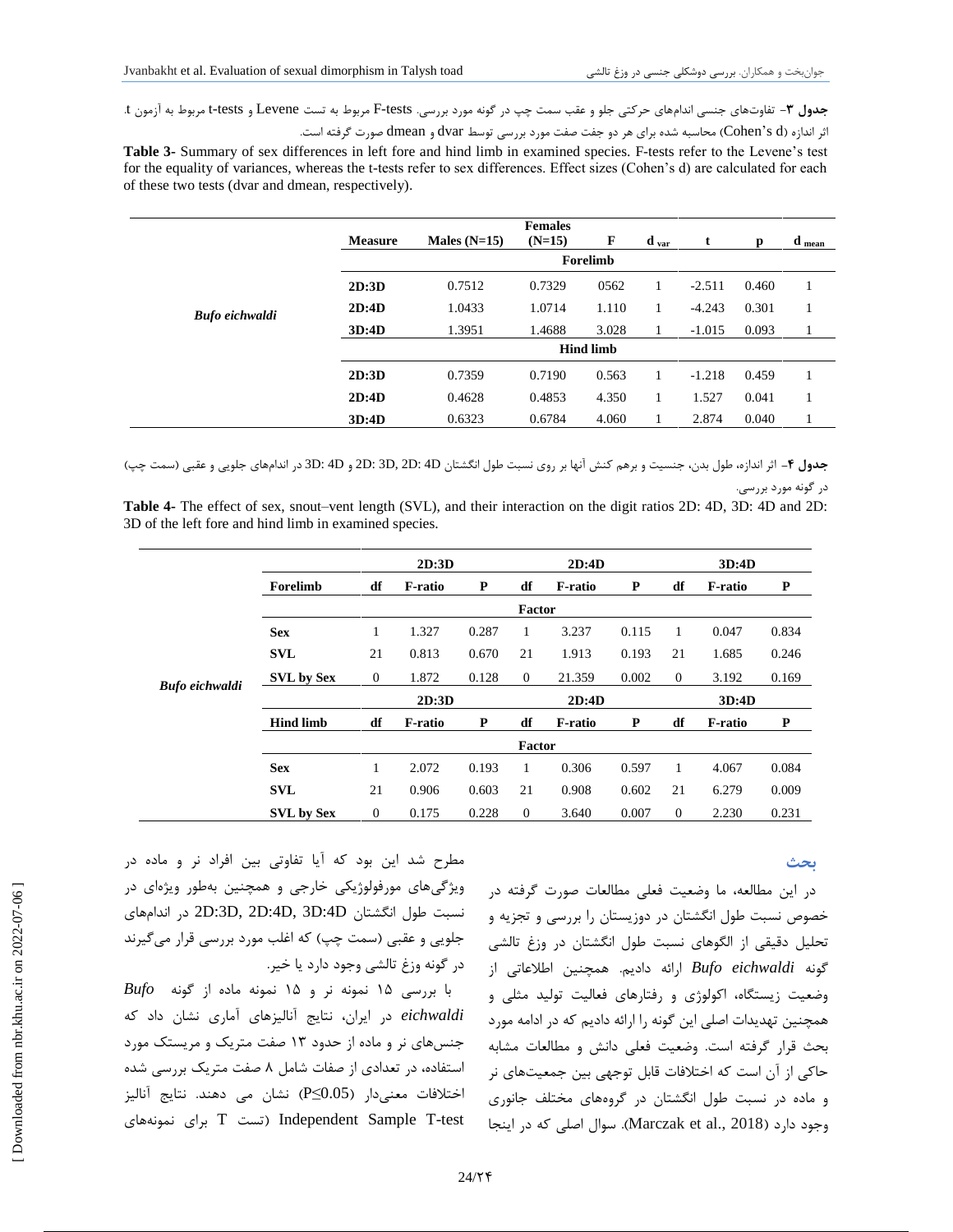در محلول جهت انجام چنین آنالیزهایی استفاده میشود، اندازه گیريهاي نسبت طول انگشتان ممکن است در معرض تغییرات مصنوعی ناشی از دقت روشهاي استفاده شده یا شرایط نمونههای فیکس شده باشد (Woodhead et al., 2018). محققین نشان دادند که تفاوت در نتایج دو مطالعه در مورد *pumilio Oophaga* مربوط به تفاوت در روش اندازهگیري صفات بوده است، به عنوان مثال، کولیس دستی در مقابل تجزیه و تحلیل عکسهاي دیجیتال به کمک نرم افزار. علاوه بر این، فیکس کردن نمونهها ممکن است باعث تغییر در نسبت طول انگشتان شود: در مورد گکوهاي سرده *Woodworthia* در نیوزلند، تغییر در طول نسبی انگشتان دست در افراد پس از نگهداري به مدت 1 سال در فرمالین 10 درصد مشاهده شده است (2018 .,al et Woodhead(. این نشان میدهد که روش بهینه چنین مطالعاتی، مستلزم اندازهگیري صفات در افراد زنده است، همچنین باید از مقایسه مستقیم نسبت طول انگشتان بین نمونههاي زنده و نمونههاي نگهداري شده در محلولهاي فیکساتیو جلوگیري نمود.

بهطور کلی، مقایسه نتایج مطالعات پیشین در زمینه بررسی نسبت طول انگشتان در دوزیستان (و حتی در دیگر گروههاي جانوري)، نشان از عدم وجود یک الگوي مشخصی از لحاظ این نسبتها در جنسهاي مختلف نر و ماده، در سنین مختلف، در اندامهاي جلویی و عقبی و حتی در سمت راست و یا چپ بدن دارد. این فقدان الگوي مشخص نشان میدهد که رابطه بین نسبت طول انگشتان و هورمونهاي جنسی در دوزیستان ساده نیست و به فاکتورها و عوامل مختلفی ممکن است مرتبط باشد. الگوي نسبت انگشتان در یک مورد خاص ممکن است تا حدود زیادي به تاریخ تکامل گونه بستگی داشته باشد و ممکن است در نتیجه انتخاب طبیعی یا سازگاري گونهها با سبک زندگی و شرایط محیطی آن اصلاح شود. با این حال، در مورد دوزیستان بی دم، مقایسه نتایج مربوط به الگوهاي نسبت انگشتان با سایر تتراپودها منجر به مشکلات اضافی میشود که به درستی بحث .(Beaty et al., 2016) نشدهاند

### **زیستگاه، اکولوژي و اقدامات حفاظتی گونه وزغ تالشی (** *Bufo* **(***eichwaldi*

جنگلهاي هیرکانی واقع در جنوب دریاي خزر، مشترك بین دو کشور ایران و آذربایجان، در بخش ایران از حوالی آستارا تا گرگان ادامه داشته و به دلیل وجود زیستگاههاي مختلف و شرایط آب و هوایی مناسب داراي تنوع بالایی از گونههاي زیستی بویژه دوزیستان هستند. گونه وزغ تالشی یکی از گونههاي شایع در این زیستگاهها است که اوایل تصور بر این بود که این گونه وزغ، محدود به جنگلهاي تالش

مستقل) نشان داد که صفت طول بدن (SVL(، قطر بین دو چشم (IOD(، قطر منفذ گوش (TD(، طول بازو (LHU(، طول پیش بازو (FOL(، طول پا (FL(، طول انگشت جهارم پا (4D (و طول انگشت اول دست (1F (داراي اختلافات معنیداري ≥ *P*( (0.05 بین افراد نر و ماده هستند. همچنین بر اساس اطلاعات و آنالیزهاي آماري صورت گرفته، اختلاف معنیدار بین جنسی در نسبتهاي طول انگشتان اندامهاي عقبی (D:4D2 و D:4D3( آشکار شد. اما هیچ تفاوت معنیداري بین افراد نر و ماده در اندامهاي جلویی مشاهده نشد. همچنین، بجز در نسبت طول انگشتان سوم و چهارم (D:4D3 (در اندامهاي عقبی، هیچ ارتباطی بین اندازه بدن (SVL (و هیچ یک از نسبتهاي طول انگشتان در نمونههاي مورد بررسی در این مطالعه مشاهده نشد. اثر اندازه، طول بدن، جنسیت و برهم کنش آنها بر روي نسبت طول انگشتان D:4D2 ,D:3D2 و D:4D3 در اندامهاي جلویی و عقبی (سمت چپ) در گونه مورد بررسی نشان داد که در نسبت طول انگشتان دوم و چهارم (D:4D2 (در اندامهاي جلویی ( P=•/••\*) و عقبی (۰۰۰×+P=+) اختلاف معنیداری بین افراد نر و ماده مشاهده میشود (جدول 4).

وجود تفاوت و عدم تفاوت جنسیتی در نسبت طول انگشتان ممکن است دلایل مختلفی داشته باشد. یکی از این دلایل تعداد نمونههاي مورد بررسی است. از بین چندین گونه مورد بررسی تاکنون، فقط در مورد *pustulosus Engystomops*، *podicipinus Leptodactylus* و *bufo Bufo* اندازه نمونه بیش Beaty et al., 2016; Lofeu et al., ) از ۱۰۰ نمونه بوده است 2017) و در بقیه مطالعات اندازه نمونه کمتر از این مقدار بوده است. دوم، در مورد گونههاي یک شکل بدون دوشکلی جنسی قابل توجه و واضح، به نظر می رسد عدم تغییرات معنیدار در نسبت طول انگشتان بین افراد نر و ماده، حالت پیش بینی در .)Lofeu et al., 2017; Lofeu et al., 2020) باشد شدهاي گونه مورد بررسی نیز تفاوت ظاهري قابل توجهی در بین شکل ظاهري افراد نر و ماده وجود ندارد. این واقعیت در مورد برخی از و) *Leiopelma pakeka* و *Leiopelma fuscus*) قورباغهها Germano & Cree ) *Salamandra salamandra* سمندرها و) 2011 ;Balogov et al., 2015; Lofeu et al., 2017 همچنین اعضاي سایر تبارهاي تکاملی مانند پرندگان، به عنوان Kazimirski et al., ) *Ciconia ciconia* سفید لک لک ،مثال 2019)، یا پستانداران، به عنوان مثال، سنجاب قرمز آمریکایی (Gooderham & Schulte-Hostedde 2012) *hudsonicus Tamiasciurus* صادق است. با این حال، باید یادآوري نمودکه در برخی موارد که از نمونههاي نگهداري شده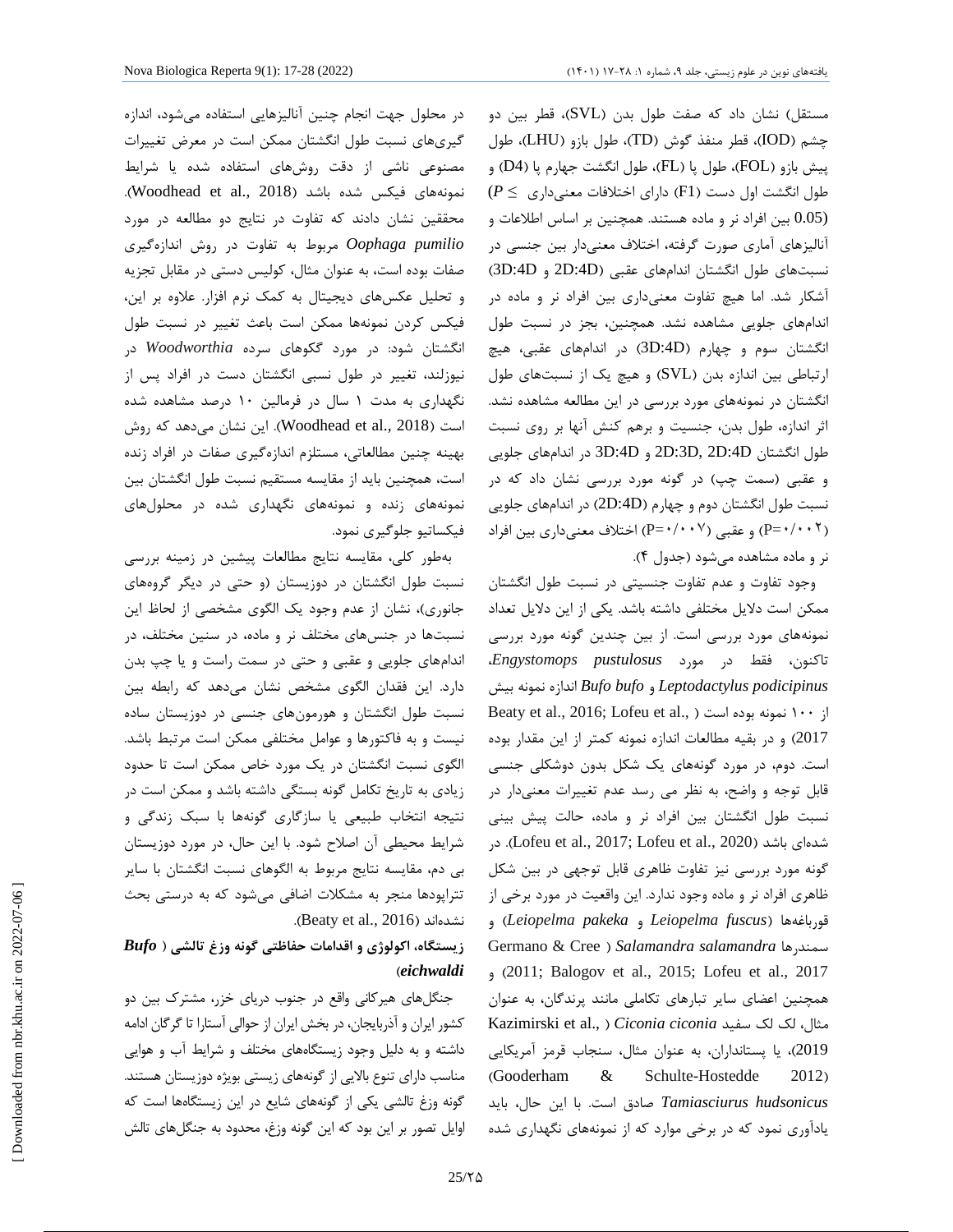واقع در شمال غرب گیلان است، ولی با مشاهده جمعیتهایی از آن در مازندران، گستردگی این گونه در تمامی دامنه شمالی رشته کوههاي البرز از شرق مازندران تا قسمتهایی از غرب استان اردبیل مشخص شد (2014 ,Yadollahvand & Kami(. این گونه داراي درجه حفاظتی آسیب پذیر (Vulnerable, VU) در سازمان جهانی IUCN) org.IUCN.WWW (بوده و علی رغم روند رو به کاهش جمعیت این گونه و تخریب زیستگاه و تکه تکه شدن جمعیتهاي آن، ولی مطالعات چندانی در مورد این گونه انجام نشده است.

شرایط منطقه مورد مطالعه از نظر اکولوژیکی و زیستگاهی به گونهاي است که در یک سمت جاده، منطقه کوه و جنگل و در سمت دیگر تالاب قرار دارد. وزغهاي تالشی در موقع جفتگیري باید از منطقه جنگلی به سمت منطقه تالاب حرکت کنند تا بتوانند عمل جفت گیري و تخمریزي را در داخل آب انجام دهند و براي این عمل باید مسیر جادهاي را طی و از عرض جادهها بگذرند. زیستگاه اصلی این وزغها در منطقه کوهستانی اطراف تالاب است، که با توجه به توریستی بودن منطقه و عدم توجه رانندگان در آن منطقه، باعث آسیب رسانی به جمعیت این گونه و زیستگاه آنها شده است. بعد از فصل جفت گیري دوباره وزغها همان مسیر را طی کرده و از تالاب به سمت مناطق جنگلی پناه میبرند. این بررسی، فقط در مدت 2 هفته بوده است و هدف ما از این مطالعه آشنایی بیشتر با زیستگاه این گونه، نحوه فعالیت آنها در فصل جفتگیري (اواخر بهمن) و همچنین بررسی عوامل تهدید کننده جمعیت آنها بوده است.

از ساعات 6 الی 10 شب تردد ماشینها در اطراف تالاب براي گشت و گذار افزایش می یابد که این امر باعث میشود تعداد زیادي وزغ تالشی زیر چرخ ماشینها تلف شوند. این مسئله در فصل تولید مثل حتی بیشتر از هر زمان دیگري نگران کنندهتر است. طی این فصل، وزغ نر، فرد ماده را بغل گرفته و بهصورت جفت از عرض جاده عبور میکنند که بسیاري از این تلفات بهصورت جفت بوده که این موضوع عامل تهدید بسیار بزرگتري است. بنابراین، این مسئله جمعیت این وزغها را در معرض خطر قرار داده و هر ساله پیش از آنکه بسیاري از آنها به مرحله تخمگذاري برسند توسط خودروها در مسیرهاي جادهاي تلف میشوند (بیش از 60 جفت طی یک دوره 3 روزه مطالعات طی اواخر بهمن ماه به عنوان اوج فعالیت این گونه وزغ تلف شدند که این مسئله از نظر حفاظت گونه بسیار مهم و قابل بررسی است). یکی از دلایل این تلفات عدم آشنایی اهالی منطقه از ارزشها، اهمیت و وضعیت این گونه دوزیست و نحوه فعالیت آنها است که باعث میشود شبها در آن منطقه نادیده گرفته شده و این مسئله بسیار بحرانی است.

با ورود به اسفند ماه (یعنی در روزهاي اوایل اسفند) فعالیت این گونه بسیار کمتر شده و هر شب تلفات کمتري در مسیرهاي جادهاي مشاهده میشود. اکثر وزغهایی که در مسیرهاي جادهاي تلف میشوند بالغ بوده و آماده جفتگیري هستند ولی تعدادي از وزغهاي نر انفرادي هم در این مسیر تلف میشوند که احتمالاً این افراد دنبال جنس ماده بودهاند. تفاوت در تعداد دوزیستان کشته شده در جادههاي مختلف ممکن است عوامل مختلفی داشته باشد. در لهستان تلفات جاده اي وزغها ارتباط نزدیکی با فراوانی وزغها، اندازه آنها و نزدیکی به آبگیرها دارد ( ,Orlowski 2007). بررسیهاي گسترده از جادههاي نزدیک به زیستگاههاي آبی این مسئله را ایجاد میکند که وزغها از یک جریان پیوسته پیروي میکنند که بعد از بیدار شدن از خواب زمستانی به منظور تولید مثل به سمت محیطهاي آبی حرکت میکنند ( & Dodd این در .)Cade, 1998; De la Torre & Sobrino, 2001 مطالعه جاده باریک تالاب سوستانرا از کوه و جنگل اطراف جدا می کند و وزغها که هر ساله اواخر ماه بهمن شبها بمنظور تولید مثل از عرض جاده عبور میکنند به دلیل تراکم عبور و مرور جادهاي در شب تعداد زیادي تلفات مشاهده شد.

یک اقدام موثر براي جلوگیري از مرگ و میر وزغها هنگام مهاجرت نصب تابلوي راهنمایی در ابتداي ورودي جادهها است که به کاهش مرگ و میر وزغها کمک میکنند. این امر در شرایط مشابه باعث بهبود روند تلفات و به عنوان اقدام موثر عمل Marshall et al., 1997; Rosell et al., 1997; ) است کرده 1999 ,Velasco & Rosell(. در مورد گونه مورد مطالعه ما نیز، به نظر میرسد که مطمئنترین راه حل نصب تابلوي راهنماي گونه در خطر انقراض در ابتداي ورود به منطقه است که باعث افزایش آگاهی مردم نسبت به این گونه وزغ و همچنین کاهش تلفات جادهاي آنها میشود. در سالهاي اخیر با تخریب زیستگاه و تغییر کاربري جنگلها به زمینهاي کشاورزي یا مناطق مسکونی و همچنین آلودگی زیستگاههاي آبی و وجود بیماريهاي مختلف باعث کاهش جمعیت این گونه شده که این مسئله هم باعث شده تا علاوه بر تلفات جادهاي، جمعیت این گونه بیش از پیش در معرض خطر قرار گیرد.

#### **سپاسگزاري**

نویسندگان مقاله از مسئولین موزه و آزمایشگاه گروه زیست شناسی دانشگاه گیلان و همچنین از آقاي دکتر بهزاد فتحی نیا جهت در اختیار قرار دادن اطلاعات تکمیلی وزغها کمال تشکر و سپاسگزاري را دارند.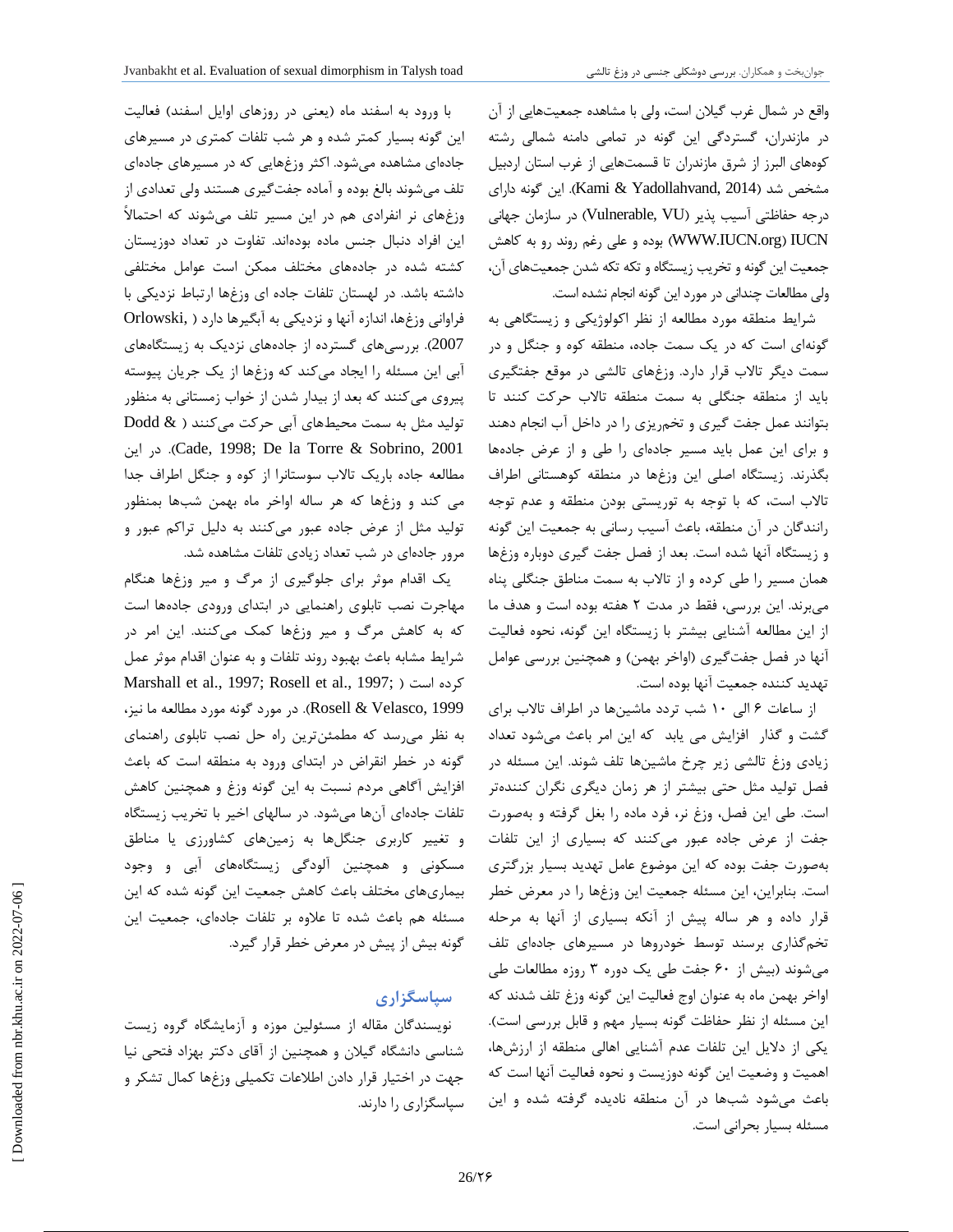#### **REFERENCES**

- **Alinezhadi, I., Heidari N. & Javanbakht, H.** 2020. Sexual dimorphism in digit length ratios of the second to fourth digits (2D:4D) in two species of green toads (*Pelobates syriacus* Boettger, 1889 and *Bufo viridis* (Laurenti, 1768)). Nova Biologica Reperta 7:295- 303. (In Persian).
- **Balogová, M., Nelson, E., Uhrin, M., Figurová, M. & Ledecký, V.** 2015. No sexual dimorphism detected in digit ratios of the fire salamander (*Salamandra salamandra*). Anatomical Record 298: 1786-1795.
- **Beaty, L., Emmering, Q.C. & Bernal, X.E.** 2016. Mixed sex effects on the second to fourth digit ratio of tungara frogs (*Engystomops pustulosus*) and cane toads (*Rhinella marina*). Anatomical Record 299: 421-427.
- **Brown, W.M., Finn, C.J. & Breedlove, S.M.** 2002. Sexual dimorphism in digit-length ratios of laboratory mice. Anatomical Record 267: 231-234.
- **Burley, N.T. & Foster, V.S.** 2004. Digit ratio varies with sex, egg order and strength of mate preference in zebra finches. Proceedings of Biological Science 271:239–244.
- **Chang, J.L.** 2008. Sexual dimorphism of the second-tofourth digit length ratio (2D:4D) in the strawberry poison dart frog (*Oophaga pumilio*) in Costa Rica. Journal of Herpetology 42:414–416.
- **De la Torre, J.G. & Sobrino, E.** 2001. Dispositivospara evitar el atropello de anfibios. Quercus 183: 20–22.
- **Direnzo, G.V. & Stynoski, J.L.** 2012. Patterns of second-to-fourth digit length ratios (2D:4D) in two species of frogs and two species of lizards at La Selva, Costa Rica. Anatomical Record 295:597–603.
- **Dodd, J.R. & Cade B.** 1998. Movement patterns and the conservation of amphibians breeding in small, temporary wetlands. Conservation Biology 12:331-339.
- **Fuse, M. & Sawada, K.** 2019. Morphological development of baculum and forelimb second-tofourth digit ratio in mice. Congenital Anomalies (Kyoto) 59: 24-32.
- **Germano, J., Cree, A. & Bishop, P.** 2011. Ruling out the boys from the girls: can subtle morphological differences identify sex of the apparently monomorphic frog, *Leiopelma pakeka*? New Zealand Journal of Zoology 38: 161-171.
- **Gomes, C.M. & Kohlsdorf, T.** 2011. Evolution of sexual dimorphism in the digit ratio 2D:4D relationships with body size and microhabitat use in iguanian lizards. PLoS One 6:e28465.
- **Heidari, N. 2021.** Sexual dimorphism in digit length ratios of the second to fourth digits (2D:4D) in Blanford's fringe- toed lizard Acanthodactylus blanfordi Boulenger, 1918 (Sauria: Lacertidae) in southern Iran. Nova Biologica Reperta 8: 46-55. (In Persian).
- **Heidari, N.**, **& Rastegar-Pouyani, N.** 2010. A new record of the Baluchistan coastal toad *Bufo olivaceus* Blanford, 1874 (Anura: Bufonidae) from southeastern Iran. Russian Journal of Herpetology 17: 243-244.
- **Kaczmarski, M., Kubicka, A.M., Tryjanowski, P. & Hromada, M.** 2015. Females have larger ratio of second-to-fourth digits than males in four species of

Salamandridae, Caudata. Anatomical Record, 298: 1424-1430.

- Kaczmarski, M., Ziembli ska, K. & Tryjanowski, P. 2020. Sand lizards *Lacerta agilis* with higher digit ratios are more likely to autotomy. Journal of Anatomy 237: 1103-1113.
- **Kami, H.G. & Yadollahvand, R.** 2014. First Karyological study of the Talysh toad (*Bufo eichwaldi*) in Mazandaran province, Iran (Anura: Bufonidae). Bulletin of Environment, Pharmacology and Life Sciences 3: 75-78.
- **Kazimirski, P.P., Kaczmarski, M., Zagalska- Neubauer, M.M., Żołnierowicz, K.M., Tobółka, M. & Kazimirski, PP.** 2019. Absence of sex differences in digit ratio in nestlings of the white stork *Ciconia ciconia*, a monomorphic bird species. Bird Study 66: 503-509.
- **Kaczmarski, M., Kaczmarek, M., Jankowiak, L., Kolenda, K. & Tryjanowski, P.** 2021. Digit ratio in the common toad *Bufo bufo*: the effects of reduced fingers and of age dependency. Zoological Letters 7: 1-15.
- **Leoni, B., Rubolini, D., Romano, M., DiGiancamillo, M. & Saino, N.,** 2008. Avianhindlimb digit length ratios measured from radiographs are sexually dimorphic Journal of Anatomy 213: 425-430.
- **Leoni, B., Canova, L. & Saino, N.** 2005. Sexual dimorphism in metapodial and phalanges length ratios in the wood mouse. Anatomical Record 286: 955-961.
- **Litvinchuk, S.N., Borkin, L.J., Skorinov, D.V., Rosanov, J.M.** 2008. A new species of common toads from the Talysh mountanis, south-eastern Caucasus: genomic size, allozyme, and morphological evidences. Russian Journal of Herpetology 15: 19-43.
- **Lofeu, L., Brandt, R. & Kohlsdorf, T.** 2017. Phenotypic integration mediated by hormones: associations among digit ratios, body size and testosterone during tadpole development. BMC Evolutionary Biology 17: 175-182
- **Lofeu, L., Brandt, R. & Kohlsdorf, T.** 2020. Digit identity matters: origin and evolution of sexual dimorphism in the digit lengths of tropidurid lizards. Biological Journal of Linnaean Society 31: 109-121.
- **Manning, JT.** 2002. Digit ratio. A pointer to fertility, behavior, and health. New Brunswick, New Jersey, London: Rutgers University Press; Pp: 175.
- **Manning, JT., Scutt, D., Wilson, J. & Lewis-Jones, DI.** 1998. The ratio of 2nd to 4th digit length: a predictor of sperm numbers and concentrations of testosterone, luteinizing hormone and oestrogen. Human Reprodution 13: 3000-3004.
- **Marczak, M., Misiak, M., Sorokowska, A. & Sorokowski, P.** 2018. No sex difference in digit ratios (2D:4D) in the traditional Yali of Papua and its meaning for the previous hypotheses on the inter populational variability in 2D:4D. American Journal of Human Biology 30: 4-7.
- **Marshall, I., Corner, A. & Tattersfield, P.,** 1997.An amphibian mitigation scheme for the A34 Wilmslow and Handforth Bypass, Chesire, United Kingdom. In: Habitat fragmentation and infra-structure 5: 227-237